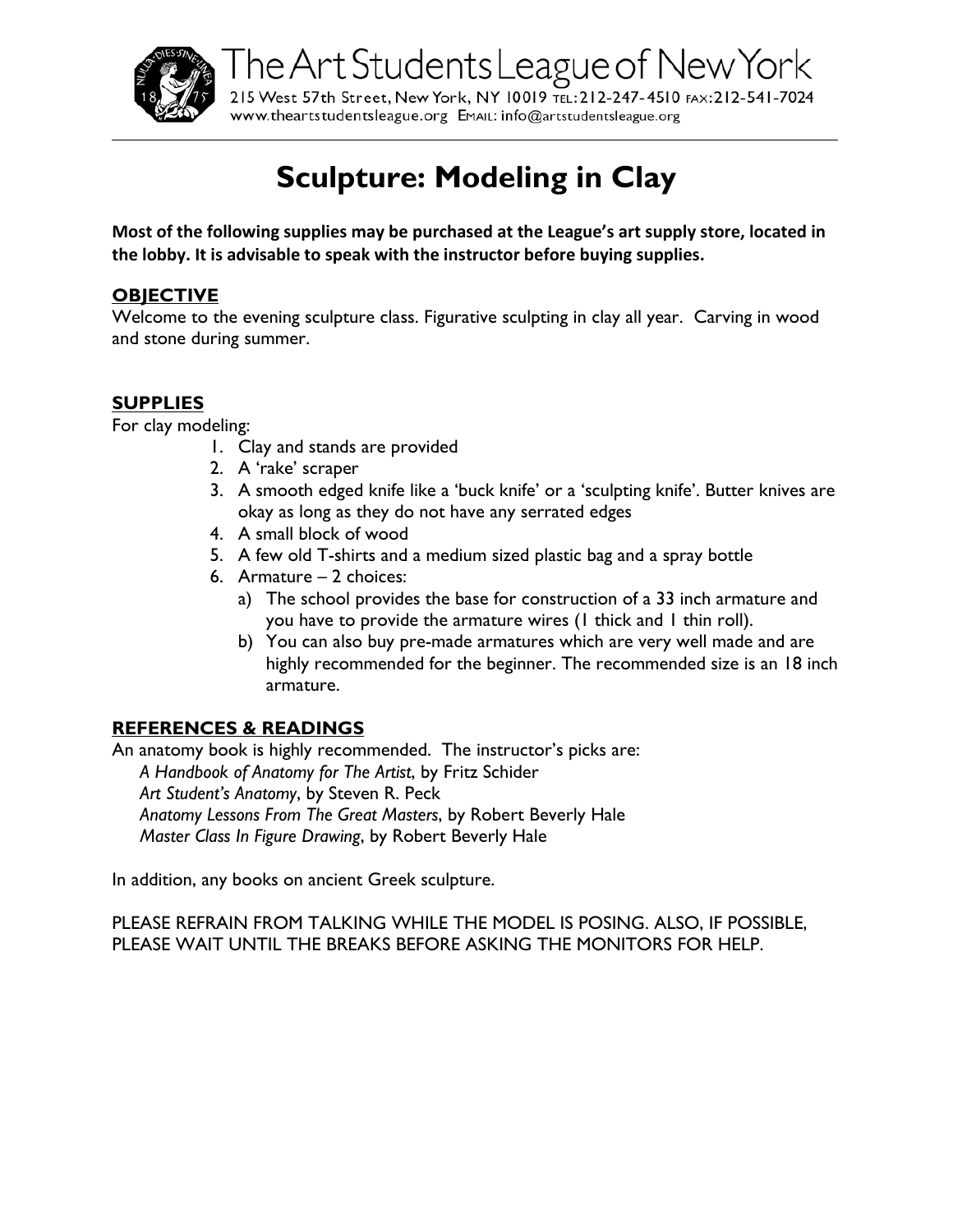

The Art Students League of New York 215 West 57th Street, New York, NY 10019 TEL: 212-247-4510 FAX: 212-541-7024

www.theartstudentsleague.org EMAIL: info@artstudentsleague.org

# **SCULPTURE DEPARTMENT FAQ:** CLAY

#### **Please read carefully! Failure to do so may result in you losing your work!**

In order to create a safe, communal studio environment The League will be instituting the policies effective immediately:

- 1. There will be no part-time registration for clay classes. All students must register on a full time basis.
- 2. Maximum class registration is 25.
- 3. All work must be kept on the student's assigned sculpture stand.
- 4. Any work placed on anything other than a stand will be discarded.
- 5. All clay sculpture classes have a plaster storage closet in which the plaster for the classes will be stored.
- 6. A \$20.00 class material fee will be charged, which provides clay and plaster for the class.
- 7. Personal materials cannot be left anywhere but in or on your stand. Any items found in the common studio area will be discarded.
- 8. Do not use other student stands even if unoccupied or remove other student work from stands.
- 9. When work is completed you must remove it from the League. There is no storage for completed sculpture.
- 10. At the end of each Fall (Sept- May) and Summer (June August) session all work must be removed from the studio.

#### **Registration and stand tickets:**

Only students currently registered for a clay class may work in the clay studio or use a clay sculpture stand. To claim a stand, the procedure is as follows: Once you have registered for class in the office, go to the studio and present your class ticket to the monitor. The monitor will then assign you a numbered stand. Return to the office with this number, and the registrar will give you a color-coded stand ticket for the month. You *must* affix this ticket to your stand. Failure to attach the ticket may result in the stand being reassigned to another student, and the work on it to be removed and discarded. Stand tickets are assigned on a monthly basis. For as long as you continue to take the class, you must register and affix your new stand ticket by the third day of each new month. Failure to follow this policy may result in your work being removed from the stand and discarded.

#### **Stands for full-time students:**

The League policy is one sculpture stand per student, per full-time class. Clay stands for full-time students have the following numbered groupings:

| $1-26$<br>AM: | PM: 31-56 | EVE: 61-85 | $101 - 125$<br>SAT: |
|---------------|-----------|------------|---------------------|

#### **End of year cleanup:**

The Art Students League closes for a short period at the end of the "regular" session (fall/spring) and the end of the summer session in order to clean the studios. During these periods, all materials must be removed from the studios and storage areas. However, full-time sculpture students who are registered for the next semester may keep one piece (per registered class) on a stand, as long as it is clearly marked with a label color-coded for the month following the clean out period. All pieces remaining on stands that are not marked in this way will be removed and discarded. The League is not responsible for any materials that have been left in any of the studios during the clean out periods.